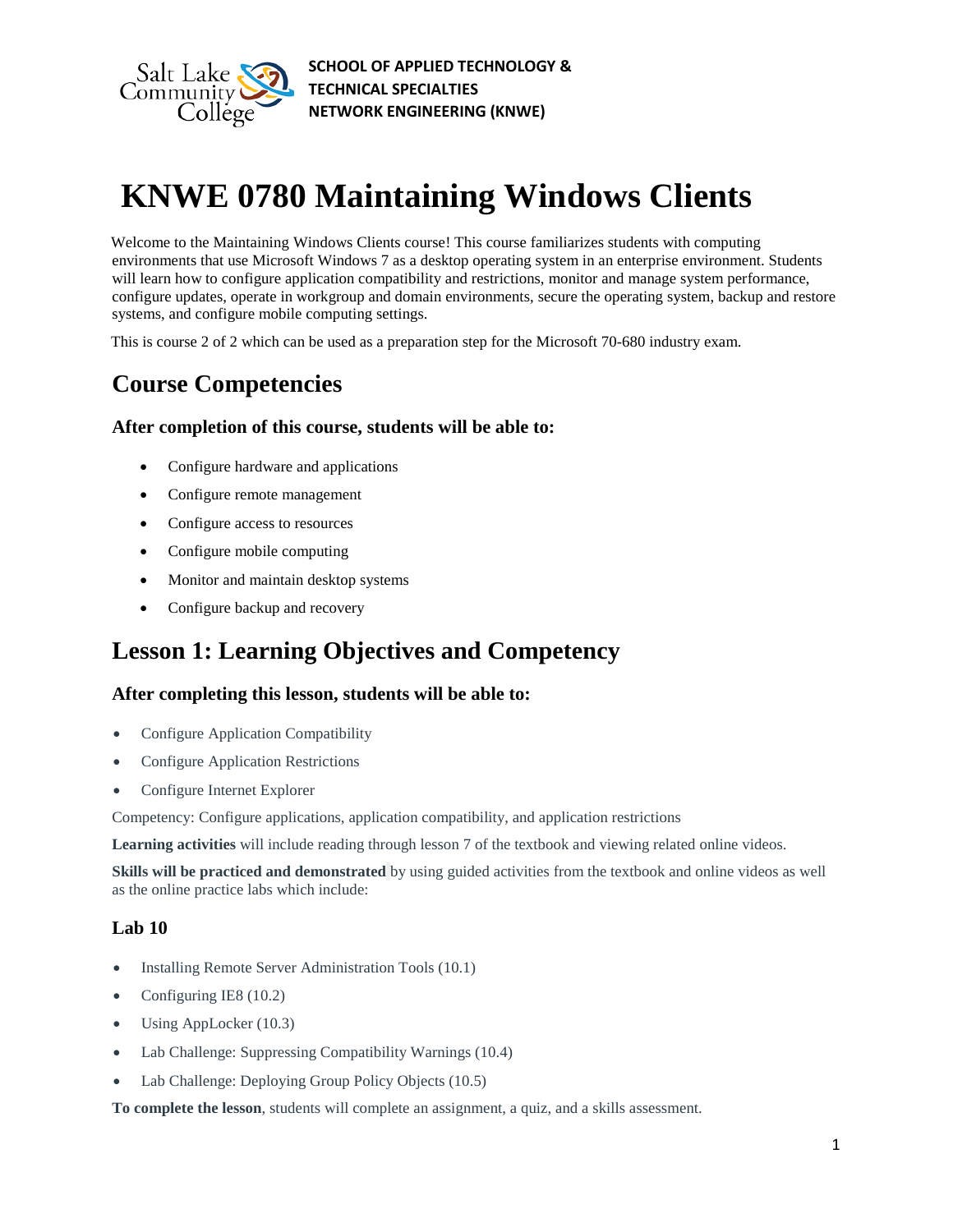

**The assignment** is to submit documentation that represents the online lab activities have successfully been completed.

**The quiz** will be open book and students must score 16 or higher to pass.

**The skills assessment** will require students to use live equipment in the classroom to demonstrate their ability to perform the following tasks: Configure application compatibility and restrictions and configure Internet Explorer settings.

### **Example of Recommended Time Utilization**

- Learning Activities: Approximately 5.5 hours practice, exploration, and memorization.
- MOAC Online Labs: Approximately 1.5 hours
- Quiz  $-2$  hours (time for multiple attempts)
- Skills Demonstration 2 hours

Students requiring more time than is defined for this lesson to master the competency and objectives should spend the time needed beyond their normal study schedule (i.e., Home Work) to achieve success!

### **Lesson 1: Learning Activities**

For this learning activity, read textbook lesson 7 Working with Applications. Use the textbook and the following videos and follow along and practice on your own system as you learn to perform the following tasks:

- Configure Application Compatibility
- Configure Application Restrictions
- Configure Internet Explorer

### **Remember to:**

- Take notes
- Practice implementing the skills presented in the book and videos
- Research using online resources to help fill knowledge gaps
- Ask your instructor questions to help fill knowledge gaps

Professor Messer - Configuring Windows 7 Application Compatibility

[https://www.youtube.com/watch?v=fB\\_7eiKj-RQ](https://www.youtube.com/watch?v=fB_7eiKj-RQ) (Links to an external site[.](https://www.youtube.com/watch?v=fB_7eiKj-RQ))Links to an external site.

Professor Messer - Windows 7 Software Restriction Policies

<https://www.youtube.com/watch?v=H6i-iNzt43g> (Links to an external site[.](https://www.youtube.com/watch?v=H6i-iNzt43g))Links to an external site.

Professor Messer - Understanding Windows 7 AppLocker

<https://www.youtube.com/watch?v=0Ubh7Ae5-GQ> (Links to an external site[.](https://www.youtube.com/watch?v=0Ubh7Ae5-GQ))Links to an external site.

Professor Messer - Internet Explorer

<https://www.youtube.com/watch?v=vpvlOjU1XLI> (Links to an external site.)Links to an external site.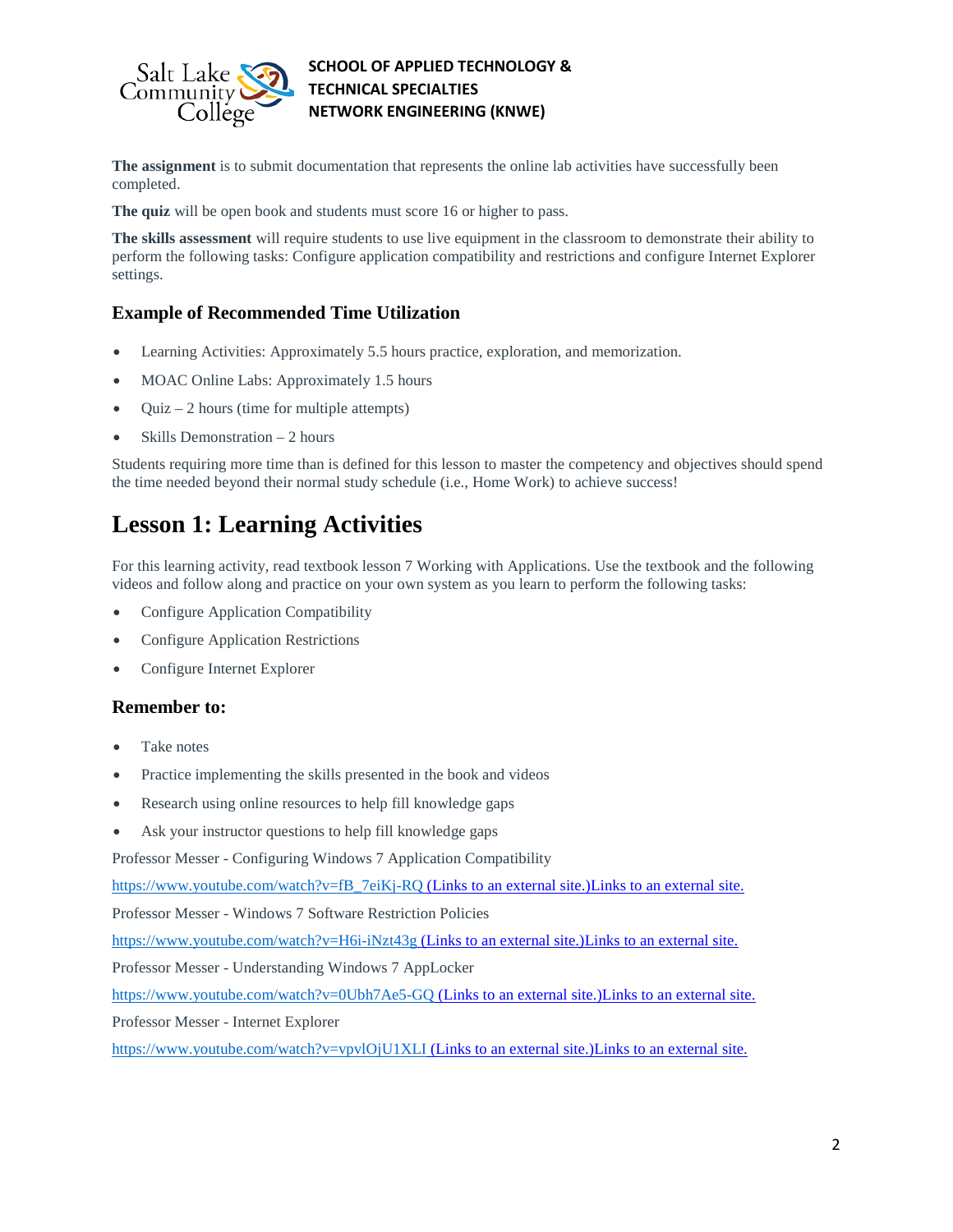

# **KNWE 0780 Lesson 1 Online Labs (Lab 10)**

Log into your MOAC Labs Online at [https://moac.microsoftlabsonline.com](https://moac.microsoftlabsonline.com/) (Links to an external site.)Links to an [external](https://moac.microsoftlabsonline.com/) site. and complete Lab 10 Configuring Applications.

Download and follow the instructions in the lab manual. Additionally, refer to the following worksheet [\(lab10.doc\)](https://slcc.instructure.com/courses/450696/files/67379686/download?verifier=545MBTsUiNZWyCeAWJIxVN8kEpYbCRxL71qVl9VF&wrap=1) and answer/complete all of the items that are in blue text and when complete, upload the worksheets here and click on the submit button. As part of this lab, you will be completing the following exercises:

- Installing Remote Server Administration Tools (10.1)
- Configuring IE8 (10.2)
- Using AppLocker (10.3)

Lab Challenges are optional.

Please let your instructor know if you have any questions or have any problems while you are going through this lab or submitting the assignment.

These types of assignments are graded as Complete or Incomplete (a score of 25 will indicate the assignment has been graded "Complete"). Comments to you returned by your instructor will indicate there is additional work to do to receive a grade of "Complete."

### **KNWE 0780 Lesson 1 Quiz**

#### **Instructions**

This is an open-book quiz to test and build your knowledge and understanding of concepts covered in lesson 1. You may take this quiz as many times as you choose..

Be sure to communicate with your instructor if there are terms or concepts you are finding it difficult to understand or remember!

### **KNWE 0780 Lesson 1 Skills Demonstration**

Please download the Skills Demo paperwork and fill it out electronically to help us Go Green and save paper and toner. Insert your screenshots directly into the document. [KNWE 0780 Lesson 1 STUDENT Skills Demonstration -](https://slcc.instructure.com/courses/450696/files/72447708/download?verifier=2SVD5LGYkf74KNaOktwXEPRtc0DNbLWUUVgjQjeB&wrap=1) [Configuring Applications rev1.docx.](https://slcc.instructure.com/courses/450696/files/72447708/download?verifier=2SVD5LGYkf74KNaOktwXEPRtc0DNbLWUUVgjQjeB&wrap=1) You will have a maximum of 2 hours to complete this skills demonstration. When the paperwork is completed, click the Submit Assignment button here and upload your paperwork and click the Submit Assignment button.

### **Lesson 2: Learning Objectives and Competency**

### **After completing this lesson, students will be able to:**

- Perform Windows Updates Using the Windows Update Client
- View Update History
- Use Performance Monitor to Monitor System Performance
- Use Performance Monitor to Create a Diagnostics Report
- Manage Windows Performance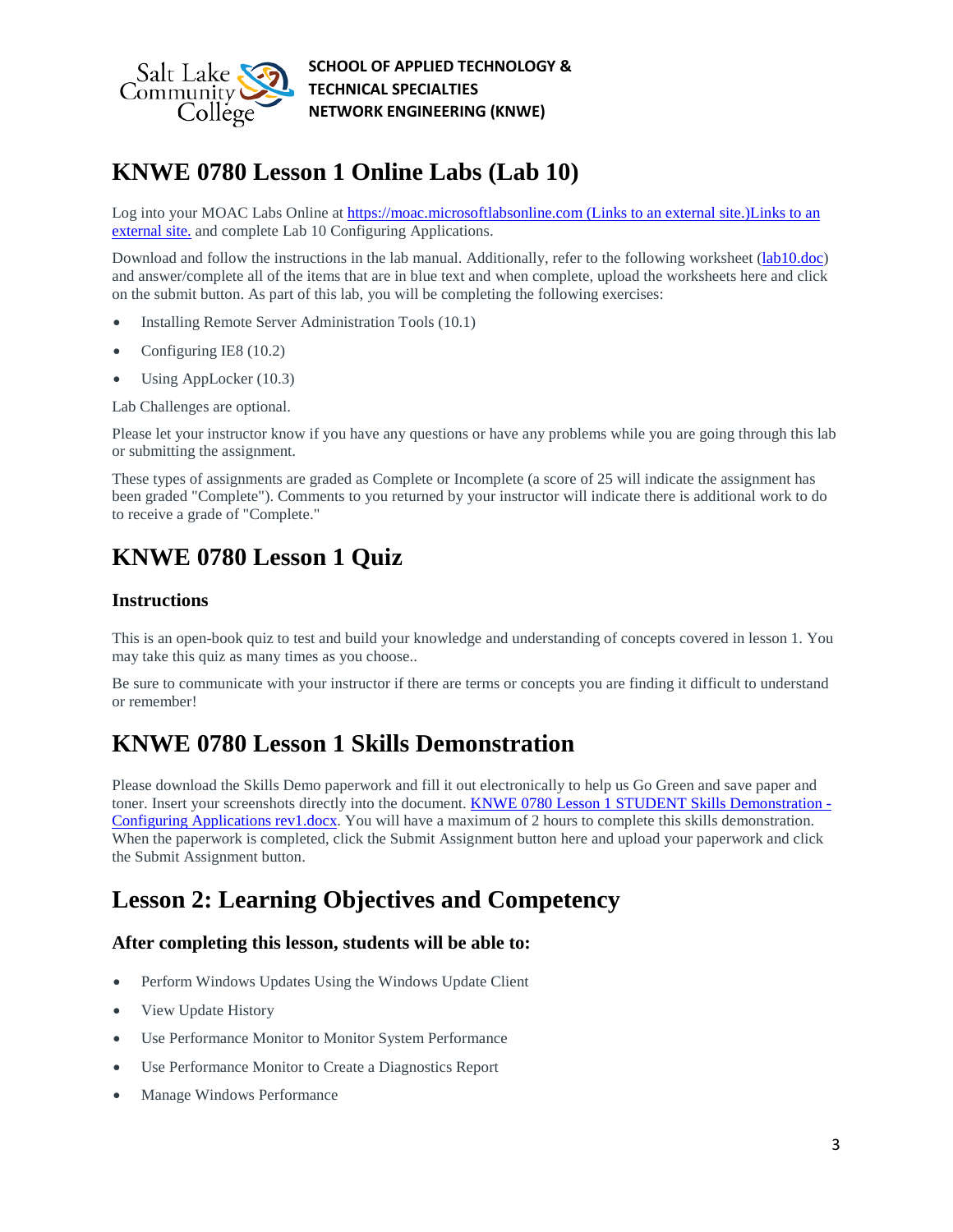

• Configure Performance Settings

### **Competency: Monitor and manage Windows 7 system performance**

Learning activities will include reading through lesson 8 of the textbook and viewing related online videos.

**Skills will be practiced and demonstrated** by using guided activities from the textbook and online videos as well as the online practice labs which include:

### **Lab 11 Managing and Monitoring Performance**

- Using Event Viewer (11.1)
- Creating Event Subscriptions (11.2)
- Using Performance Monitor (11.3)
- Logging Performance Data (11.4)
- Lab Challenge: Viewing a Performance Counter Log (11.5)

**To complete the lesson**, students will complete an assignment, a quiz, and a skills assessment.

**The assignment** is to submit documentation that represents the online lab activities have successfully been completed.

**The quiz** will be open book and students must score 26 or higher to pass.

**The skills assessment** will require students to use live equipment in the classroom to demonstrate their ability to perform the following tasks: Use multiple tools to monitor and evaluate the performance of a system, create a diagnostics report, check for updates and view update history, and configure performance settings.

### **Example of Recommended Time Utilization**

- Learning Activities: Approximately 3 hours practice, exploration, and memorization.
- MOAC Online Labs: Approximately 1.5 hours
- Quiz 2 hours (time for multiple attempts)
- Skills Demonstration  $-2$  hours

Students requiring more time than is defined for this lesson to master the competency and objectives should spend the time needed beyond their normal study schedule (i.e., Home Work) to achieve success!

# **Lesson 2: Learning Activities**

For this learning activity, read textbook lesson 8 Managing and Monitoring Windows 7 Performance. Use the textbook and the following videos and follow along and practice on your own system as you learn to perform the following tasks:

- Use the Windows Update Client
- **Install Updates**
- View Update History
- Use Performance Monitor to Monitor System Performance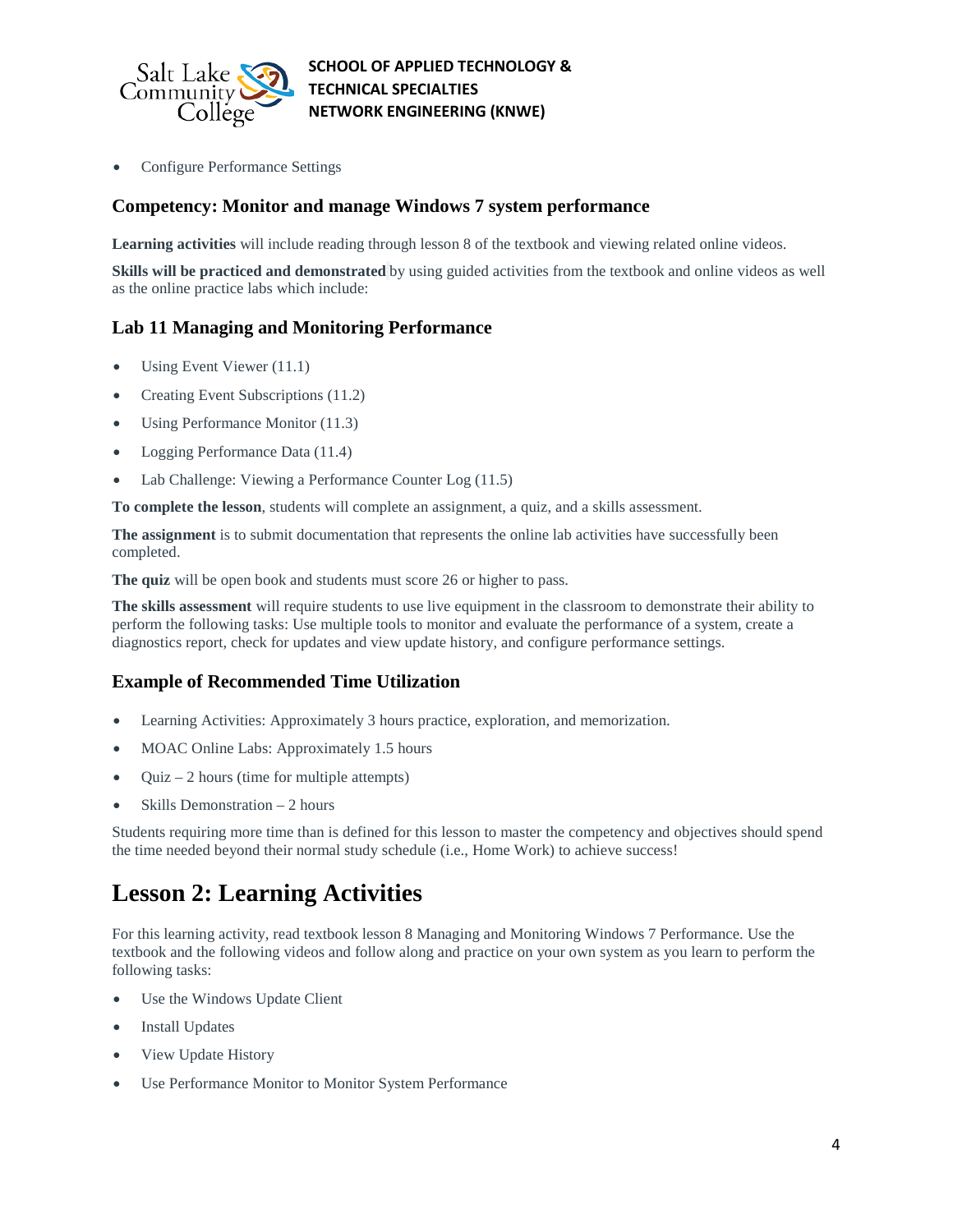

- Use Performance Monitor to Create a Diagnostics Report
- Manage Windows Performance
- Configure Performance Settings Including ReadyBoost, HD Caching, and Power Settings

#### **Remember to:**

- Take notes
- Practice implementing the skills presented in the book and videos
- Research using online resources to help fill knowledge gaps
- Ask your instructor questions to help fill knowledge gaps

Professor Messer - Updating Windows 7

<https://www.youtube.com/watch?v=YoNV1n1nlzg&list=PLFDB3092A28437EEE&index=35> (Links to an external [site.\)Links](https://www.youtube.com/watch?v=YoNV1n1nlzg&list=PLFDB3092A28437EEE&index=35) to an external site.

Professor Messer - Monitoring Windows 7

[https://www.youtube.com/watch?v=V0k\\_Apd5LE8&index=38&list=PLFDB3092A28437EEE](https://www.youtube.com/watch?v=V0k_Apd5LE8&index=38&list=PLFDB3092A28437EEE) (Links to an external [site.\)Links](https://www.youtube.com/watch?v=V0k_Apd5LE8&index=38&list=PLFDB3092A28437EEE) to an external site.

Professor Messer - Windows 7 Performance Settings Part 1

<https://www.youtube.com/watch?v=haMe4iSuUuA&index=39&list=PLFDB3092A28437EEE> (Links to an external [site.\)Links](https://www.youtube.com/watch?v=haMe4iSuUuA&index=39&list=PLFDB3092A28437EEE) to an external site.

Professor Messer - Windows 7 Performance Settings Part 2

<https://www.youtube.com/watch?v=V0sHnHZmpog&index=40&list=PLFDB3092A28437EEE> (Links to an external [site.\)Links](https://www.youtube.com/watch?v=V0sHnHZmpog&index=40&list=PLFDB3092A28437EEE) to an external site.

### **KNWE 0780 Lesson 2 Online Labs (Lab 11)**

Log into your MOAC Labs Online at [https://moac.microsoftlabsonline.com](https://moac.microsoftlabsonline.com/) (Links to an external site.)Links to an [external](https://moac.microsoftlabsonline.com/) site. and complete Lab 11 Managing and Monitoring Performance.

Download and follow the instructions in the lab manual. Additionally, refer to the following worksheet [\(lab11.doc\)](https://slcc.instructure.com/courses/450696/files/67379685/download?verifier=bktYG9U7J9j1vMOxBJRUIlrztdivwNsBPHJQ4v6F&wrap=1) and answer/complete all of the items that are in blue text and when complete, upload the worksheets here and click on the submit button. **Lab Challenges are optional.** As part of this lab, you will be completing the following exercises:

- Using Event Viewer (11.1)
- Creating Event Subscriptions (11.2)
- Using Performance Monitor (11.3)
- Logging Performance Data (11.4)

Lab Challenges are optional.

Please let your instructor know if you have any questions or have any problems while you are going through this lab or submitting the assignment.

These types of assignments are graded as Complete or Incomplete (a score of 25 will indicate the assignment has been graded "Complete"). Comments to you returned by your instructor will indicate there is additional work to do to receive a grade of "Complete."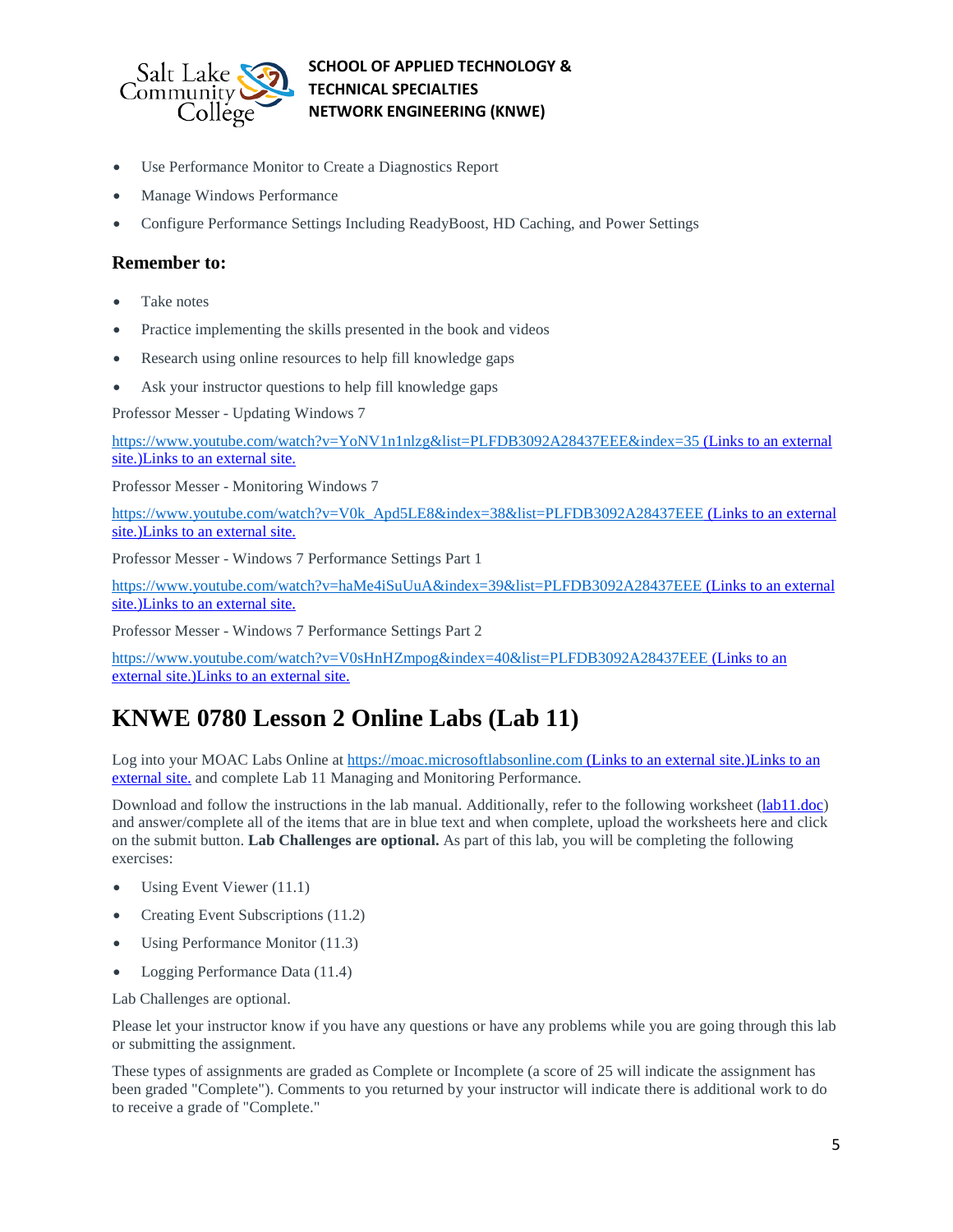

# **KNWE 0780 Lesson 2 Quiz**

### **Instructions**

This is an open-book quiz to test and build your knowledge and understanding of concepts covered in lesson 2. You may take this quiz as many times as you choose. Be sure to communicate with your instructor if there are terms or concepts you are finding it difficult to understand or remember!

# **KNWE 0780 Lesson 2 Skills Demonstration**

Please download the Skills Demo paperwork and fill it out electronically to help us Go Green and save paper and toner. Insert your screenshots directly into the document. **KNWE 0780 Lesson 2 STUDENT Skills Demonstration** -[Windows Performance.docx](https://slcc.instructure.com/courses/450696/files/72447611/download?verifier=3EVk93Sht1pUyYb3UT5LxuabSvkGRl2qs3HbHPgs&wrap=1)

You will have a maximum of 2 hours to complete this skills demonstration. When the paperwork is completed, click the Submit Assignment button here and upload your paperwork and click the Submit Assignment button.

# **Lesson 3: Learning Objectives and Competency**

### **After completing this lesson, students will be able to:**

- Join a workgroup
- Create local users and groups
- Manage user accounts including removing existing accounts, change account names, reset passwords, setting the account type, enabling and disabling accounts, unlocking accounts, setting a profile path, and connecting to a home folder
- Manage group memberships including adding and removing accounts from groups
- Manage User Account Control
- Join a domain
- Distinguish between local and domain login

### **Competency: Configure and manage local user and group settings**

**Learning activities** will include reading through lesson 9 of the textbook and viewing related online videos.

**Skills will be practiced and demonstrated** by using guided activities from the textbook and online videos as well as the online practice labs which include:

### **Lab 12 Working With Workgroups And Domains**

- Joining a Workgroup (12.1)
- Creating Local Users and Groups (12.2)
- Using the Local Users and Groups Snap-in (12.3)
- Managing Group Memberships (12.4)
- Joining a Domain (12.5)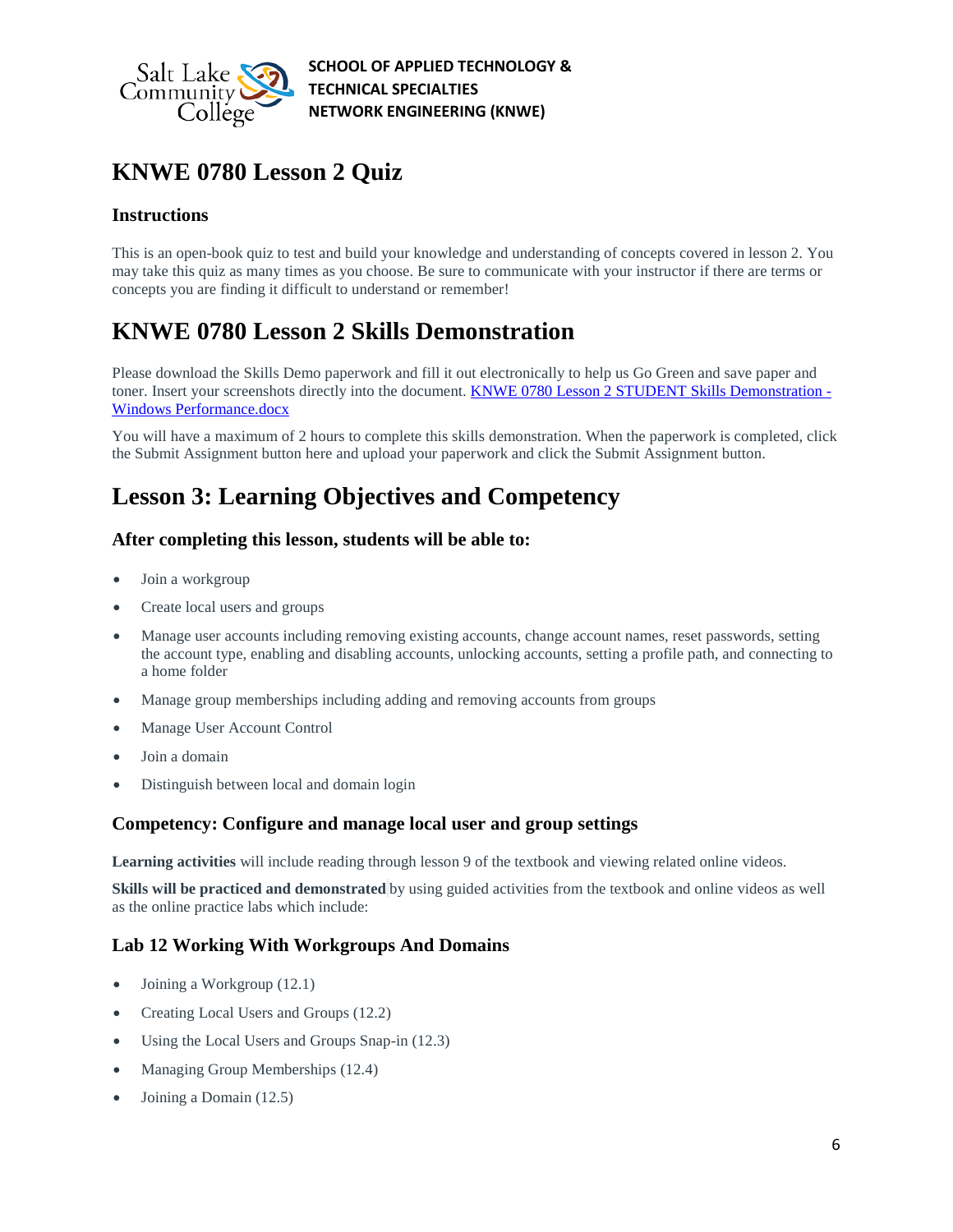

Lab Challenge: Creating Domain Users and Groups

**To complete the lesson**, students will complete an assignment, a quiz, and a skills assessment.

**The assignment** is to submit documentation that represents the online lab activities have successfully been completed.

**The quiz** will be open book and students must score 26 or higher to pass.

**The skills assessment** will require students to use live equipment in the classroom to demonstrate their ability to perform the following tasks: Create user accounts, manage account settings, create groups and manage group membership.

### **Example of Recommended Time Utilization**

- Learning Activities: Approximately 4.5 hours practice, exploration, and memorization.
- MOAC Online Labs: Approximately 1.5 hours
- $Quiz 2 hours$  (time for multiple attempts)
- Skills Demonstration  $-2$  hours

Students requiring more time than is defined for this lesson to master the competency and objectives should spend the time needed beyond their normal study schedule (i.e., Home Work) to achieve success!

### **Lesson 3: Learning Activities**

For this learning activity, read textbook lesson 9 Working with Workgroups and Domains. Use the textbook and the following videos and follow along and practice on your own system as you learn to perform the following tasks:

- Join a workgroup
- Create local users and groups
- Manage user accounts including removing existing accounts, change account names, reset passwords, setting the account type, enabling and disabling accounts, unlocking accounts, setting a profile path, and connecting to a home folder
- Create roaming profiles
- Create mandatory profiles
- Create local security groups
- Manage group memberships including adding and removing accounts from groups
- Manage User Account Control
- Join a domain
- Distinguish between local and domain login

### **Remember to:**

- Take notes
- Practice implementing the skills presented in the book and videos
- Research using online resources to help fill knowledge gaps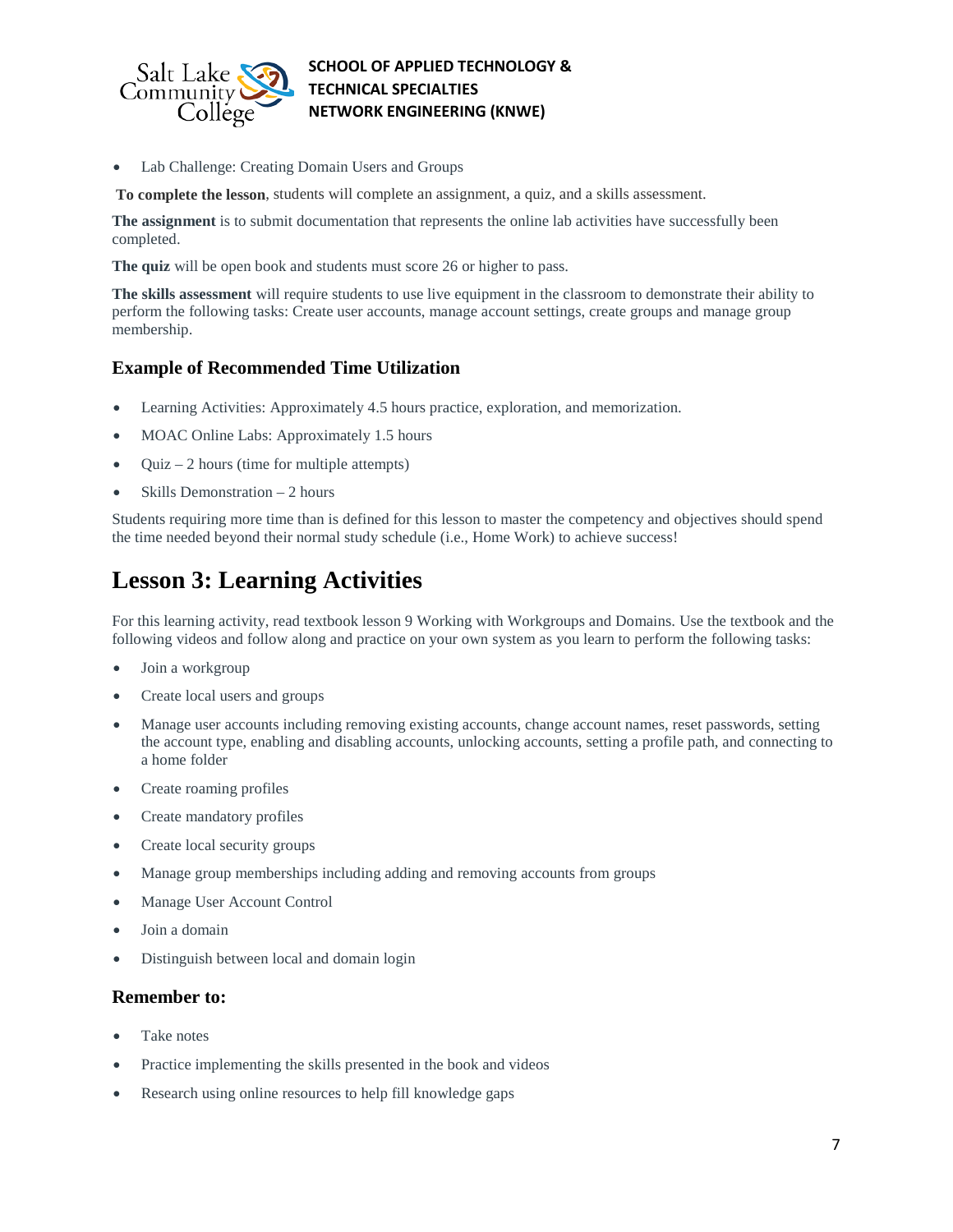

Ask your instructor questions to help fill knowledge gaps

Professor Messer - User Account Control

<https://www.youtube.com/watch?v=C71md8gFuA0&index=27&list=PLFDB3092A28437EEE> (Links to an external [site.\)Links](https://www.youtube.com/watch?v=C71md8gFuA0&index=27&list=PLFDB3092A28437EEE) to an external site.

### **KNWE 0780 Lesson 3 Online Labs (Lab 12)**

Log into your MOAC Labs Online at [https://moac.microsoftlabsonline.com](https://moac.microsoftlabsonline.com/) (Links to an external site.)Links to an [external](https://moac.microsoftlabsonline.com/) site. and complete Lab 12 Configuring Applications.

Download and follow the instructions in the lab manual. Additionally, refer to the following worksheet [\(lab12.doc\)](https://slcc.instructure.com/courses/450696/files/67379688/download?verifier=XXZbvZAP9N95y8eAuJ148YOkgv6QNdVCYTyAncQe&wrap=1) and answer/complete all of the items that are in blue text and when complete, upload the worksheets here and click on the submit button. **Lab Challenges are optional.** As part of this lab, you will be completing the following exercises:

- Joining a Workgroup (12.1)
- Creating Local Users and Groups (12.2)
- Using the Local Users and Groups Snap-in (12.3)
- Managing Group Memberships (12.4)
- Joining a Domain (12.5)

Lab Challenges are optional.

Please let your instructor know if you have any questions or have any problems while you are going through this lab or submitting the assignment.

These types of assignments are graded as Complete or Incomplete (a score of 25 will indicate the assignment has been graded "Complete"). Comments to you returned by your instructor will indicate there is additional work to do to receive a grade of "Complete."

# **KNWE 0780 Lesson 3 Quiz**

### **Instructions**

This is an open-book quiz to test and build your knowledge and understanding of concepts covered in lesson 3. You may take this quiz as many times as you choose. Be sure to communicate with your instructor if there are terms or concepts you are finding it difficult to understand or remember!

### **KNWE 0780 Lesson 3 Skills Demonstration**

Please download the Skills Demo paperwork and fill it out electronically to help us Go Green and save paper and toner. Insert your screenshots directly into the document. [KNWE 0780 Lesson 3 STUDENT Skills Demonstration -](https://slcc.instructure.com/courses/450696/files/67379647/download?verifier=zhqEKmATSS8POJ5KKl9tJiGFWEuI3MnxhOB3BuRB&wrap=1) [Workgroups and Domains \(rev2\).docx](https://slcc.instructure.com/courses/450696/files/67379647/download?verifier=zhqEKmATSS8POJ5KKl9tJiGFWEuI3MnxhOB3BuRB&wrap=1)

You will have a maximum of 2 hours to complete this skills demonstration. When the paperwork is completed, click the Submit Assignment button here and upload your paperwork and click the Submit Assignment button.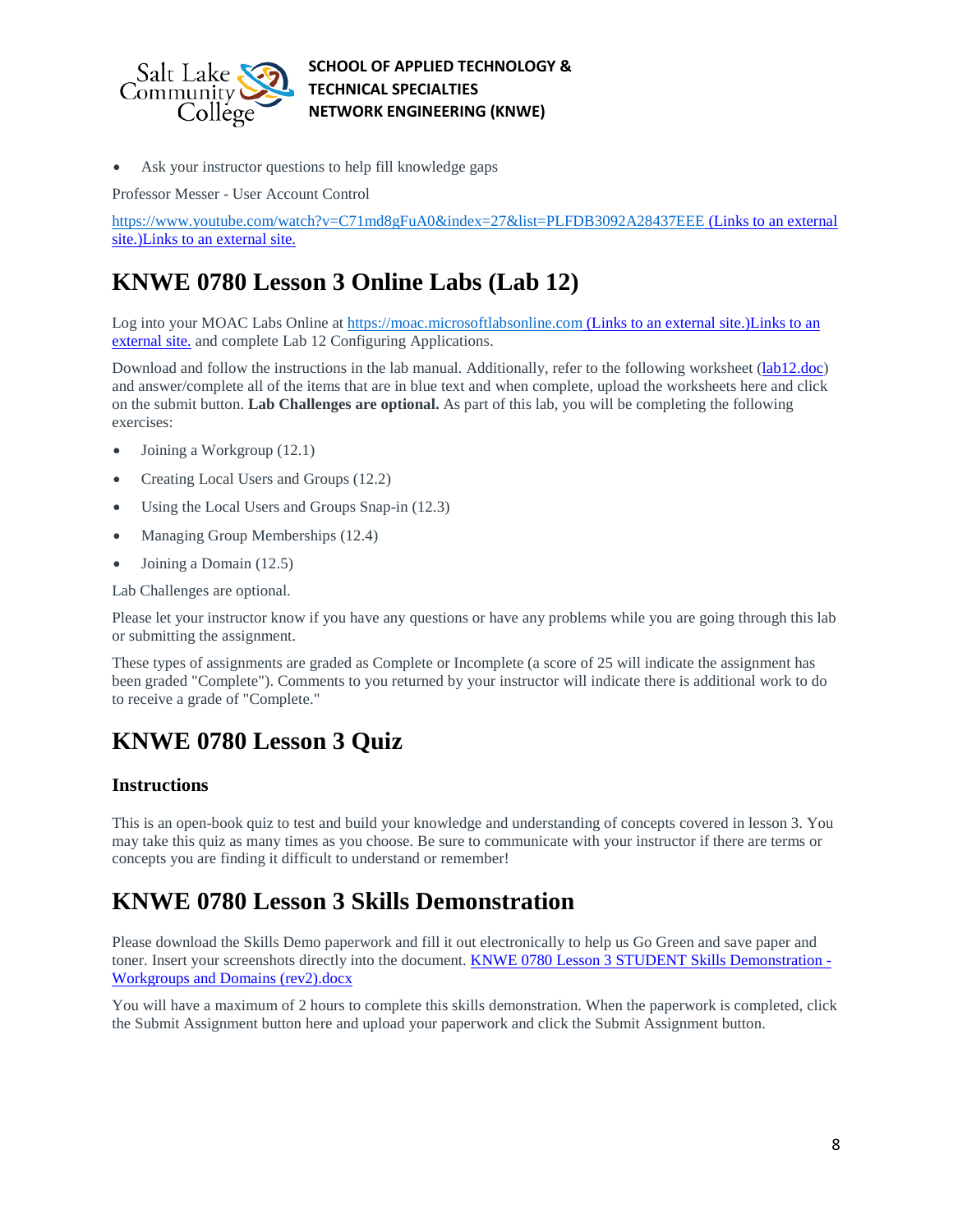

### **Lessons 1-3 Practice Exam**

### **Instructions**

This is a ungraded practice exam. You may take it as many times as you wish. There are fill in the blank and short answer questions. This exam is not required.

# **KNWE 0780 Lessons 1-3 Closed Book Exam (Required)**

### **Instructions**

This exam must be taken in the TB 517 classroom or alternate as assigned by the instructor. A passing score of 48 of 60 (80%) is required. Students who do not pass on the first attempt may retake the exam a 2nd time on a day following their first attempt.

# **Lesson 4: Learning Objectives and Competency**

### **After completing this lesson, students will be able to:**

- Authenticate and Authorize Users
- Configure Password Policies
- Configure Account Lockout Policies
- Configure Windows Defender
- Configure Windows Firewall
- Encrypt a Folder and View Encryption Attributes
- Set up Parental Controls

### **Competency: Secure Windows 7**

**Learning activities** will include reading through lesson 10 of the textbook and viewing related online videos.

**Skills will be practiced and demonstrated** by using guided activities from the textbook and online videos as well as the online practice labs which include:

### **Lab 13 Configuring Security Settings**

- Installing Internet Information Server (13.1)
- Testing IIS Connectivity (13.2)
- Allowing a Program through the firewall (13.3)
- Creating Windows Firewall Rules (13.4)

**To complete the lesson**, students will complete an assignment, a quiz, and a skills assessment.

**The assignment** is to submit documentation that represents the online lab activities have successfully been completed.

**The quiz** will be open book and students must score 26 or higher to pass.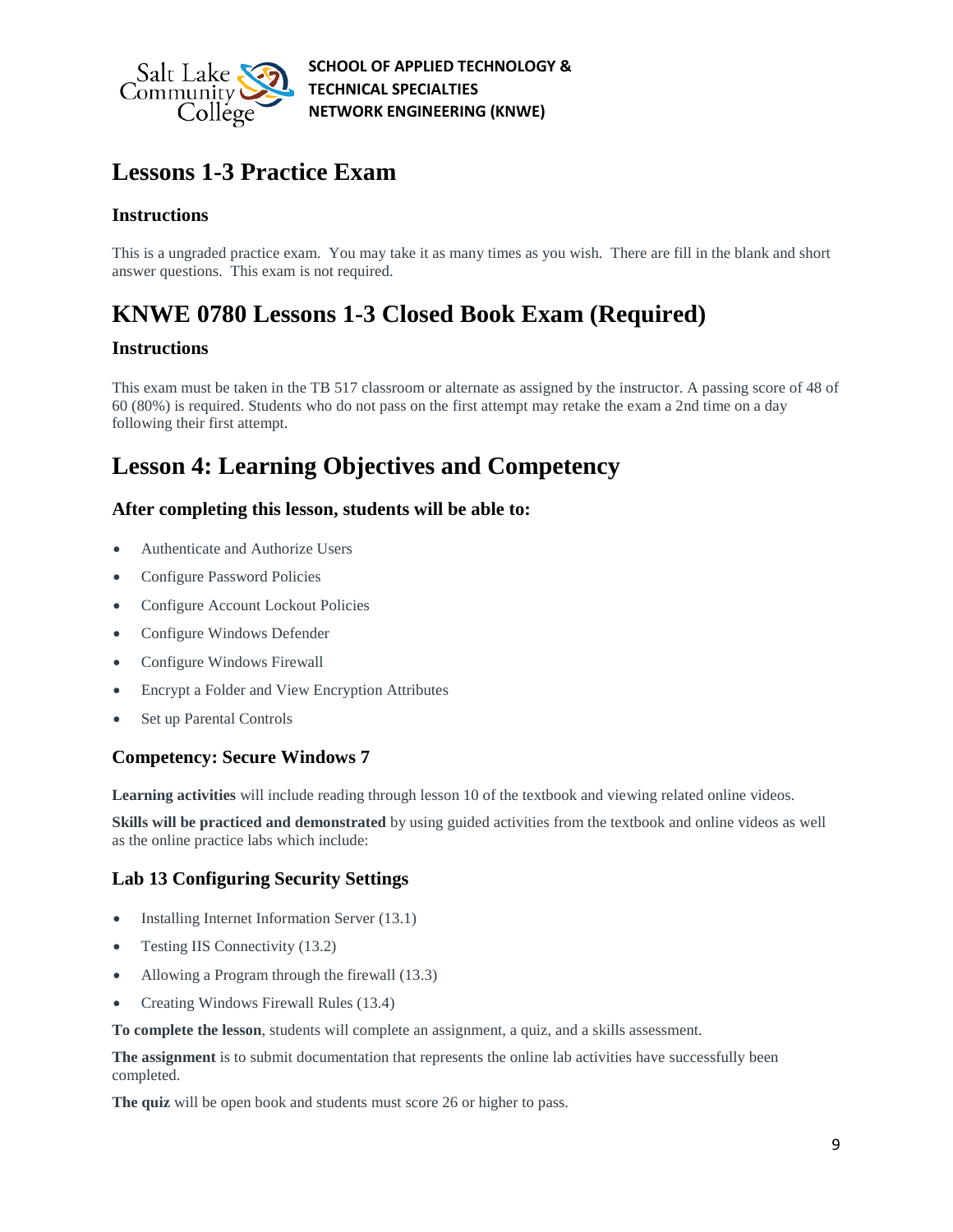

**The skills assessment** will require students to use live equipment in the classroom to demonstrate their ability to perform the following tasks:

### **Example of Recommended Time Utilization**

- Learning Activities: Approximately 4 hours practice, exploration, and memorization.
- MOAC Online Labs: Approximately 1.5 hours
- $Quiz 2 hours$  (time for study, review, and multiple attempts)
- Skills Demonstration 2 hours

Students requiring more time than is defined for this lesson to master the competency and objectives should spend the time needed beyond their normal study schedule (i.e., Home Work) to achieve success!

# **Lesson 4: Learning Activities**

For this learning activity, read textbook lesson 10 Securing Windows 7. Use the textbook and the following videos and follow along and practice on your own system as you learn to perform the following tasks:

- Configure Password Policies
- Configure Account Lockout Policies
- Configure Windows Defender
- Configure Windows Firewall
- Encrypt a Folder and View Encryption Attributes
- Set up Parental Controls

### **Remember to:**

- Take notes
- Practice implementing the skills presented in the book and videos
- Research using online resources to help fill knowledge gaps
- Ask your instructor questions to help fill knowledge gaps
- Smile!

Professor Messer - Windows 7 Authentication and Authorization

[https://www.youtube.com/watch?v=aUd9\\_nSh\\_p4&index=28&list=PLFDB3092A28437EEE](https://www.youtube.com/watch?v=aUd9_nSh_p4&index=28&list=PLFDB3092A28437EEE) (Links to an external [site.\)Links](https://www.youtube.com/watch?v=aUd9_nSh_p4&index=28&list=PLFDB3092A28437EEE) to an external site.

Professor Messer - Configuring Windows 7 Firewall

[https://www.youtube.com/watch?v=51T1SzyA\\_bE&list=PLFDB3092A28437EEE&index=23](https://www.youtube.com/watch?v=51T1SzyA_bE&list=PLFDB3092A28437EEE&index=23) (Links to an external [site.\)Links](https://www.youtube.com/watch?v=51T1SzyA_bE&list=PLFDB3092A28437EEE&index=23) to an external site.

# **KNWE 0780 Lesson 4 Online Labs (Lab 13)**

Log into your MOAC Labs Online at [https://moac.microsoftlabsonline.comLinks](https://moac.microsoftlabsonline.com/) to an external site. and complete Lab 13 Configuring Security Settings.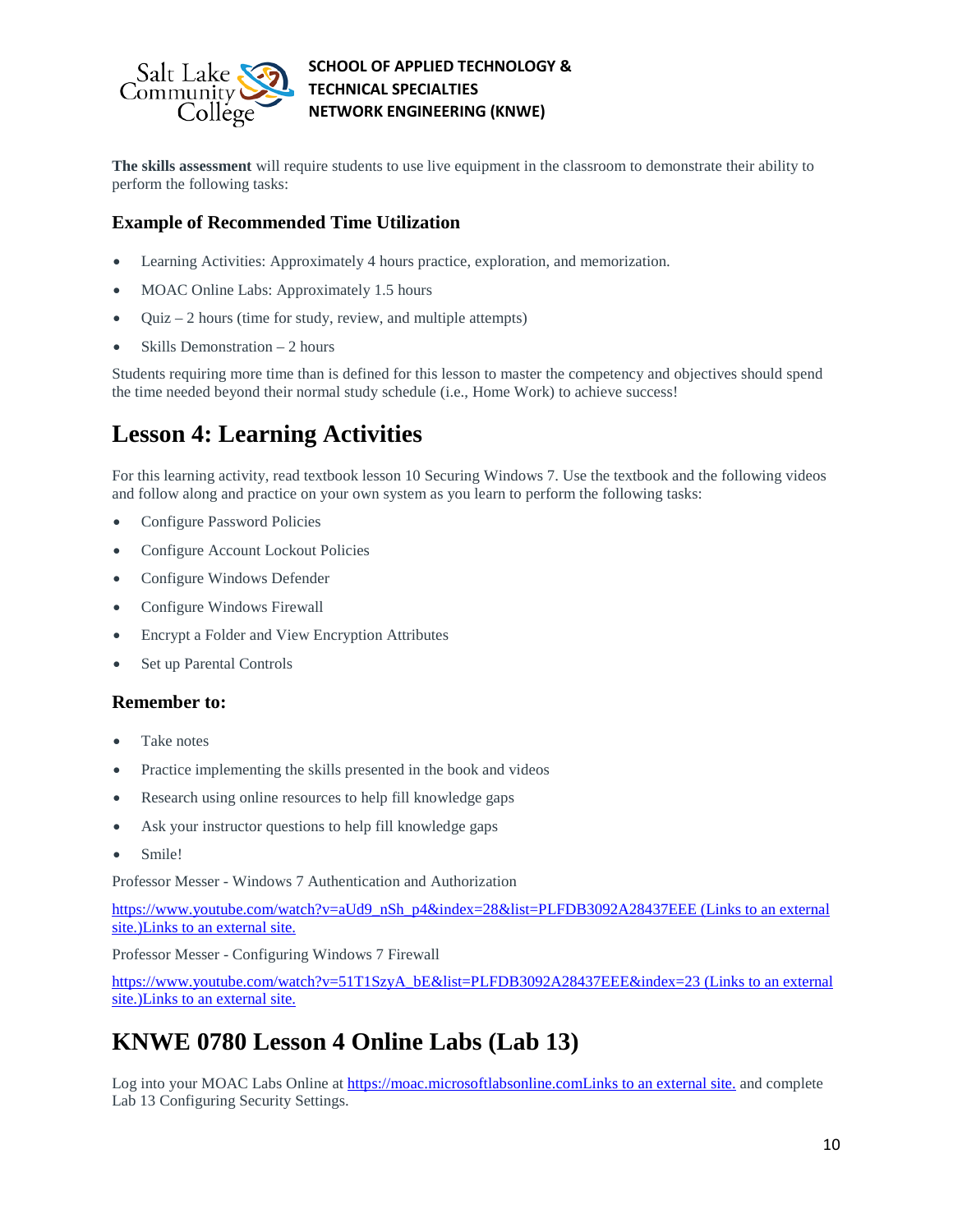

Download and follow the instructions in the lab manual. Additionally, refer to the following worksheet [\(lab13.doc\)](https://slcc.instructure.com/courses/450696/files/67379682/download?verifier=HKsxQYxVxyDrPtGenrN5FStC8IJrZ2UuH9vQ1OoD&wrap=1) and answer/complete all of the items that are in blue text and when complete, upload the worksheets here and click on the submit button. **Lab Challenges are optional.** As part of this lab, you will be completing the following exercises

- Installing Internet Information Server (13.1)
- Testing IIS Connectivity (13.2)
- Allowing a Program through the firewall (13.3)
- Creating Windows Firewall Rules (13.4)

Lab Challenges are optional.

Please let your instructor know if you have any questions or have any problems while you are going through this lab or submitting the assignment.

These types of assignments are graded as Complete or Incomplete (a score of 25 will indicate the assignment has been graded "Complete"). Comments to you returned by your instructor will indicate there is additional work to do to receive a grade of "Complete."

# **KNWE 0780 Lesson 4 Quiz**

### **Instructions**

This is an open-book quiz to test and build your knowledge and understanding of concepts covered in lesson 4. You may take this quiz as many times as you choose. Be sure to communicate with your instructor if there are terms or concepts you are finding it difficult to understand or remember!

### **KNWE 0780 Lesson 4 Skills Demonstration**

Please download the Skills Demo paperwork and fill it out electronically to help us Go Green and save paper and toner. Insert your screenshots directly into the document. [KNWE 0780 Lesson 4 STUDENT Skills Demonstration -](https://slcc.instructure.com/courses/450696/files/67379654/download?verifier=WBdspGbIQpEhrwWeyDhl67UBETxlRzkznPmRgJD3&wrap=1) [Securing Windows 7 \(REV 1\).docx](https://slcc.instructure.com/courses/450696/files/67379654/download?verifier=WBdspGbIQpEhrwWeyDhl67UBETxlRzkznPmRgJD3&wrap=1)

You will have a maximum of 2 hours to complete this skills demonstration. When the paperwork is completed, click the Submit Assignment button here and upload your paperwork and click the Submit Assignment button.

### **Lesson 5: Learning Objectives and Competency**

### **After completing this lesson, students will be able to:**

- Use Remote Access Technologies
- Create a Remote Assistance Invitation
- Use the Remote Desktop Client Connection
- Configure Remote Management
- Create a Backup Job
- Create a System Image Backup
- Create a System Repair Disk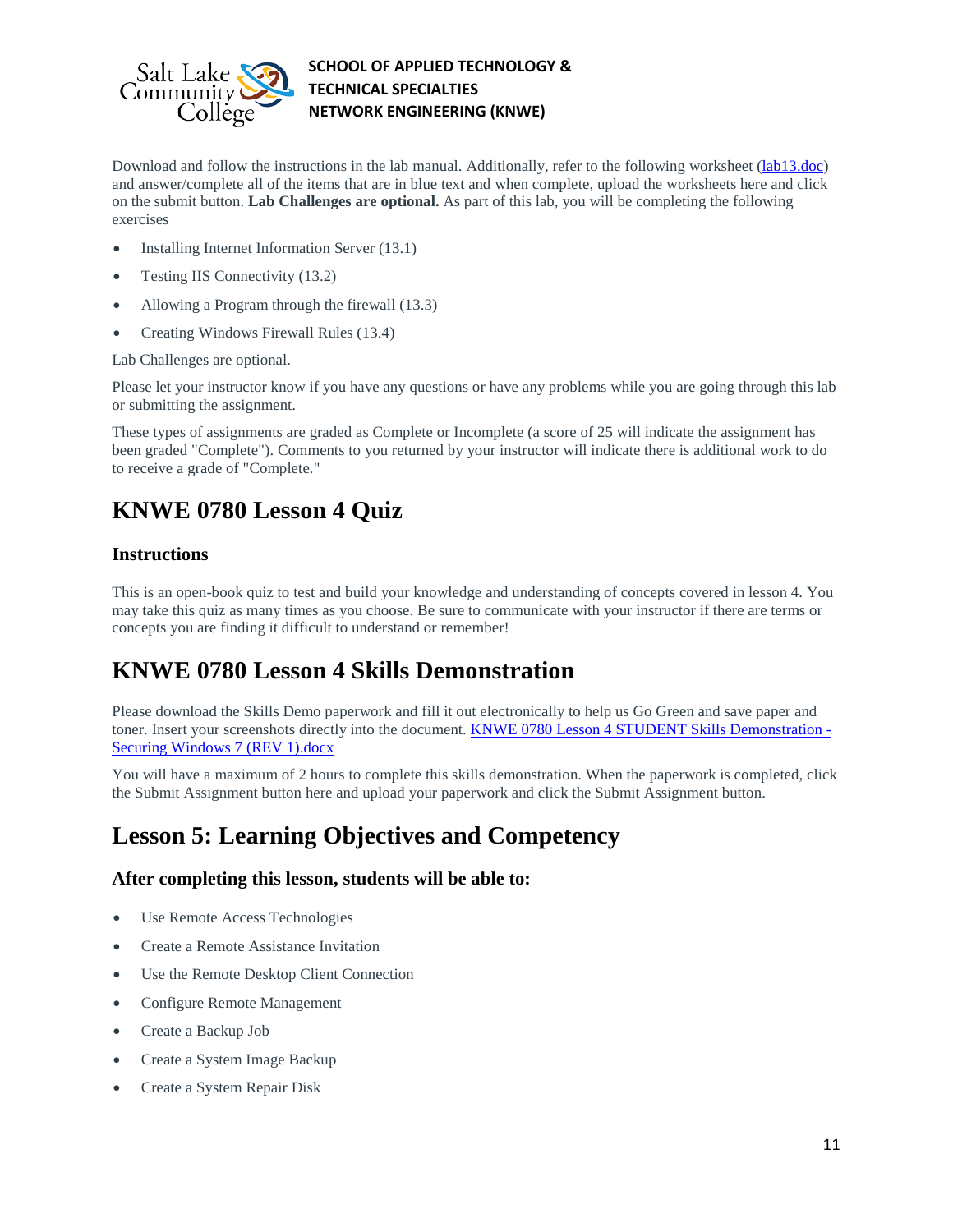

- Restore Files
- Perform a System Restore

### **Competencies:**

- o Implement Remote Access Technologies To Manage Remote Systems
- o Backup and Restore Client Data and Systems

**Learning activities** will include reading through lesson 11 of the textbook and viewing related online videos.

**Skills will be practiced and demonstrated** by using guided activities from the textbook and online videos as well as the online practice labs which include:

### **Lab 14 Remote Windows 7 Administration**

- Creating a Custom MMC Console
- Configuring Remote Desktop Access
- Connecting to a Remote Workstation
- Creating an RDP file
- Lab Challenge: Using Windows Remote Management

### **Lab 15 Administering Windows 7**

- Creating a Custom Backup Job
- Performing an Incremental Backup
- Performing a Restore
- Lab Challenge: Scheduling a Backup Job
- Lab Challenge: Using BranchCache

**To complete the lesson**, students will complete an assignment, a quiz, and a skills assessment.

**The assignment** is to submit documentation that represents the online lab activities have successfully been completed.

**The quiz** will be open book and students must score 26 or higher to pass.

**The skills assessment** will require students to use live equipment in the classroom to demonstrate their ability to perform the following tasks:

### **Example of Recommended Time Utilization**

- Learning Activities: Approximately 6 hours practice, exploration, and memorization.
- MOAC Online Labs: Approximately 3 hours
- Quiz 2 hours (time for study, review, and multiple attempts)
- Skills Demonstration 2 hours

Students requiring more time than is defined for this lesson to master the competency and objectives should spend the time needed beyond their normal study schedule (i.e., Home Work) to achieve success!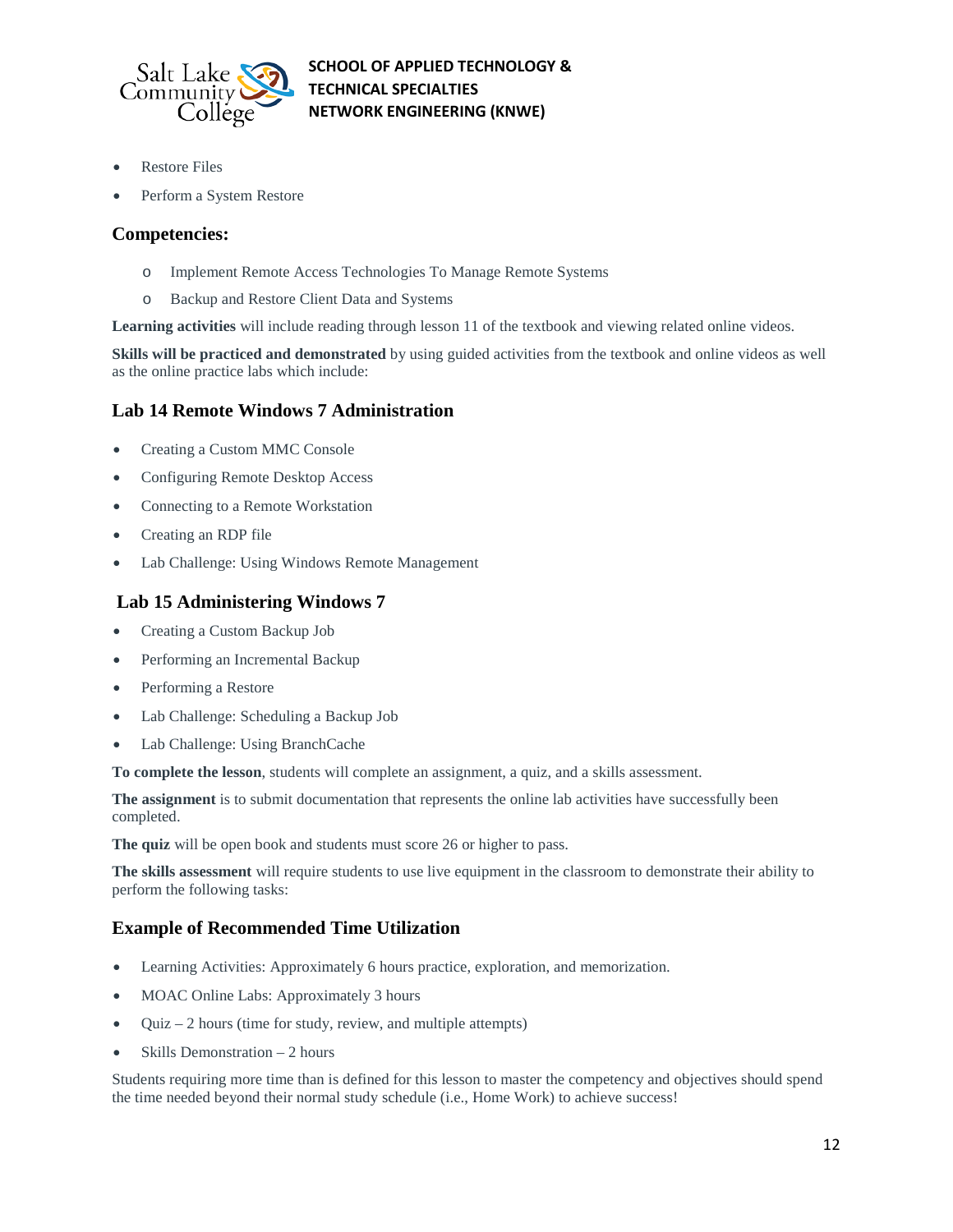

# **Lesson 5: Learning Activities**

For this learning activity, read textbook lesson 11 Administering Windows 7. Use the textbook and the following videos and follow along and practice on your own system as you learn to perform the following tasks:

- Understand Troubleshooting Practices
- Identify Troubleshooting Tools
- Use Remote Access Technologies
- Create a Remote Assistance Invitation
- Use the Remote Desktop Client Connection
- Configure Remote Management
- Use the Startup and Recovery Dialog Box
- Use Recovery Tools
- Use the Windows Recovery Environment
- Configure BranchCache Settings
- Create a Backup Job
- Create a System Image Backup
- Create a System Repair Disk
- Restore Files
- Perform a System Restore

### **Remember to:**

- Take notes
- Practice implementing the skills presented in the book and videos
- Research using online resources to help fill knowledge gaps
- Ask your instructor questions to help fill knowledge gaps

Professor Messer - Windows 7 Remote Management

<https://www.youtube.com/watch?v=yOQpwU1bq3M&list=PLFDB3092A28437EEE&index=24> (Links to an external [site.\)Links](https://www.youtube.com/watch?v=yOQpwU1bq3M&list=PLFDB3092A28437EEE&index=24) to an external site.

Professor Messer - Windows 7 BranchCache

<https://www.youtube.com/watch?v=Binj5JJV2Bo&index=29&list=PLFDB3092A28437EEE> (Links to an external [site.\)Links](https://www.youtube.com/watch?v=Binj5JJV2Bo&index=29&list=PLFDB3092A28437EEE) to an external site.

Professor Messer - Using Windows 7 Backup

<https://www.youtube.com/watch?v=qtBltOvczho&index=41&list=PLFDB3092A28437EEE> (Links to an external [site.\)Links](https://www.youtube.com/watch?v=qtBltOvczho&index=41&list=PLFDB3092A28437EEE) to an external site.

Professor Messer - Windows 7 System Recovery Options

<https://www.youtube.com/watch?v=c08wLYkQFRk&list=PLFDB3092A28437EEE&index=42> (Links to an external [site.\)Links](https://www.youtube.com/watch?v=c08wLYkQFRk&list=PLFDB3092A28437EEE&index=42) to an external site.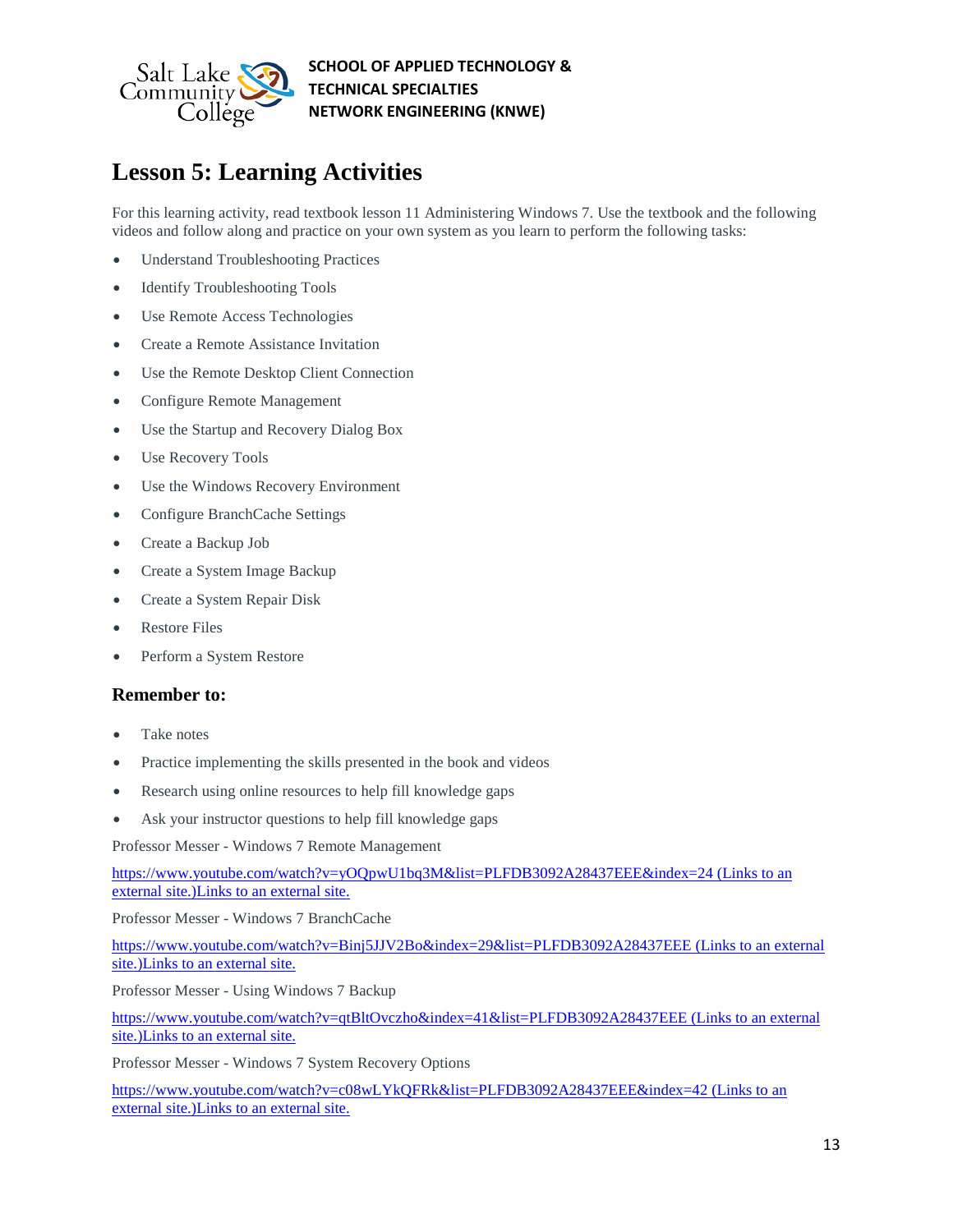

Professor Messer - Windows 7 File Recovery Options

<https://www.youtube.com/watch?v=cLdGYODKly8&list=PLFDB3092A28437EEE&index=43> (Links to an external [site.\)Links](https://www.youtube.com/watch?v=cLdGYODKly8&list=PLFDB3092A28437EEE&index=43) to an external site.

# **KNWE 0780 Lesson 5 Online Labs (Labs 14 and 15)**

Log into your MOAC Labs Online at [https://moac.microsoftlabsonline.comLinks](https://moac.microsoftlabsonline.com/) to an external site. and complete Labs 14 and 15.

Download and follow the instructions in the lab manual. Additionally, refer to the following worksheet [\(lab14.doc,](https://slcc.instructure.com/courses/450696/files/67379687/download?verifier=xfOo5JLYm0c5oTGy8fx1o0JZAkmIDq9ZEtzy5PUI&wrap=1) [lab15.doc,](https://slcc.instructure.com/courses/450696/files/67379683/download?verifier=tjli6wSEKZ5pXMzgHDjBnCTLGeKBONjybDoAXlyU&wrap=1)) and answer/complete all of the items and when complete, upload the worksheets here and click on the submit button. **Lab Challenges are optional.** As part of this lab, you will be completing the following exercises:

### **Lab 14 Remote Windows 7 Administration**

- Creating a Custom MMC Console
- Configuring Remote Desktop Access
- Connecting to a Remote Workstation
- Creating an RDP file

### **Lab 15 Administering Windows 7**

- Creating a Custom Backup Job
- Performing an Incremental Backup
- Performing a Restore

Please let your instructor know if you have any questions or have any problems while you are going through this lab or submitting the assignment.

These types of assignments are graded as Complete or Incomplete (a score of 25 will indicate the assignment has been graded "Complete"). Comments to you returned by your instructor will indicate there is additional work to do to receive a grade of "Complete."

# **KNWE 0780 Lesson 5 Quiz**

### **Instructions**

This is an open-book quiz to test and build your knowledge and understanding of concepts covered in lesson 5. You may take this quiz as many times as you choose. Be sure to communicate with your instructor if there are terms or concepts you are finding it difficult to understand or remember!

### **KNWE 0780 Lesson 5 Skills Demonstration**

Please download the Skills Demo paperwork and fill it out electronically to help us Go Green and save paper and toner. Insert your screenshots directly into the document. **KNWE 0780 Lesson 5 STUDENT Skills Demonstration** -[Administering Windows 7 \(REV 2\).docx](https://slcc.instructure.com/courses/450696/files/67379648/download?verifier=Czpza8T1fZwwiOMwXyCRpOxxIa5DWyg1Ncauc120&wrap=1)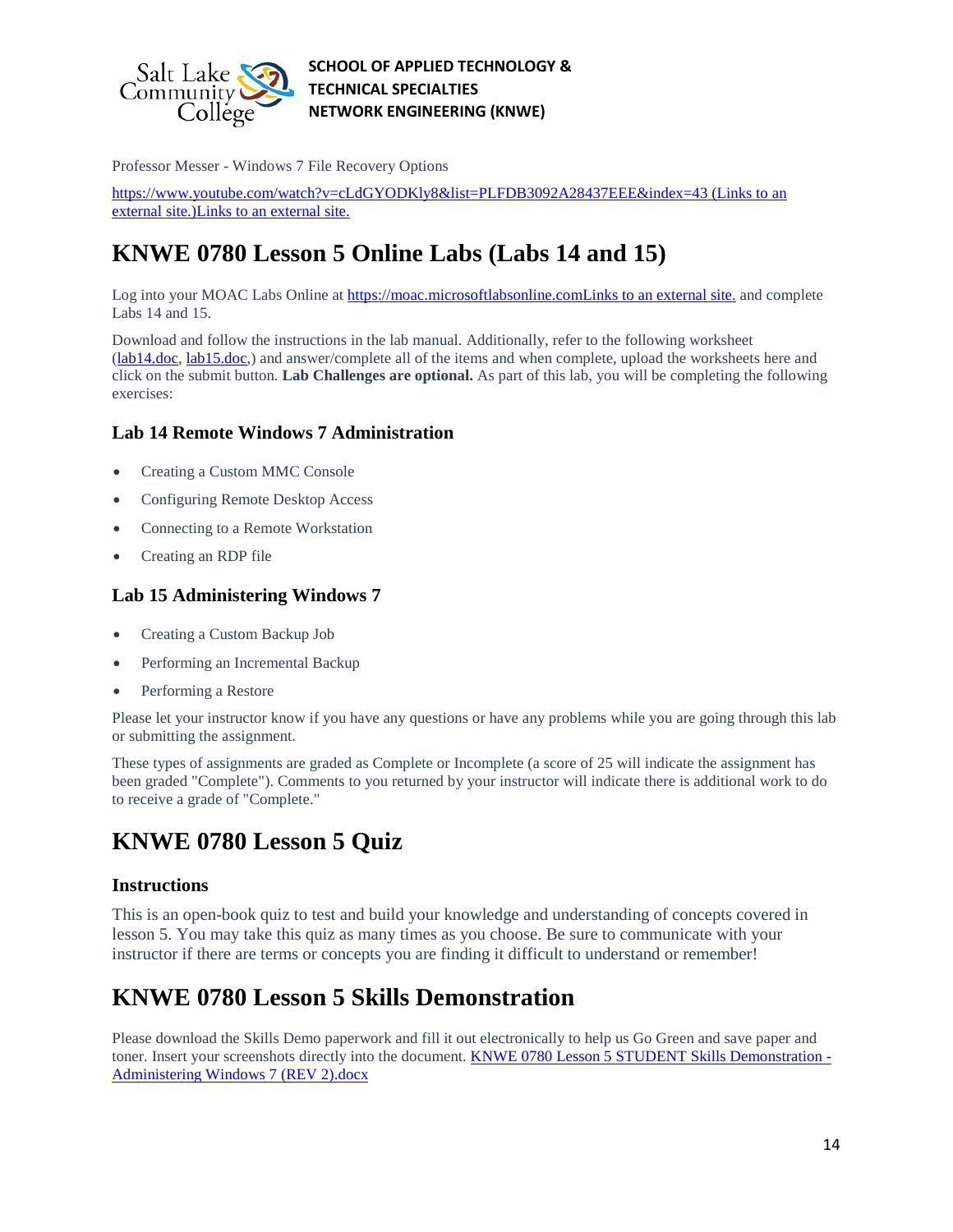

You will have a maximum of 2 hours to complete this skills demonstration. When the paperwork is completed, click the Submit Assignment button here and upload your paperwork and click the Submit Assignment button.

### **Lesson 6: Learning Objectives and Competency**

### **After completing this lesson, students will be able to:**

- Use Windows 7 on a mobile computer
- Evaluate Wireless Networking Hardware
- Select Wireless Security and Authentication Methods
- Configure Windows 7 Wireless Networking
- Use Windows Mobility Controls
- Configure an Extended Desktop
- Configure Presentation Settings
- Create a Custom Power Plan
- Configure Synchronization
- Configure BitLocker
- Configure a VPN Connection
- Configure DirectAccess

### **Competencies:**

- Configure and Manage Mobile Computers
- Troubleshoot Various Windows 7 Configuration Problems (this will be covered by Lab 18 only)

**Learning activities** will include reading through lesson 12 of the textbook and viewing related online videos.

**Skills will be practiced and demonstrated** by using guided activities from the textbook and online videos as well as the online practice labs which include:

### **Lab 16**

- Configuring Power Options (16.1)
- Creating a Custom Power Plan (16.2)
- Using Powercfg,exe (16.3)
- Using BitLocker (16.4)

### **Lab 17**

- Creating a VPN Connection (17.1)
- Configuring a VPN Connection (17.2)
- Connecting to a VPN Server (17.3)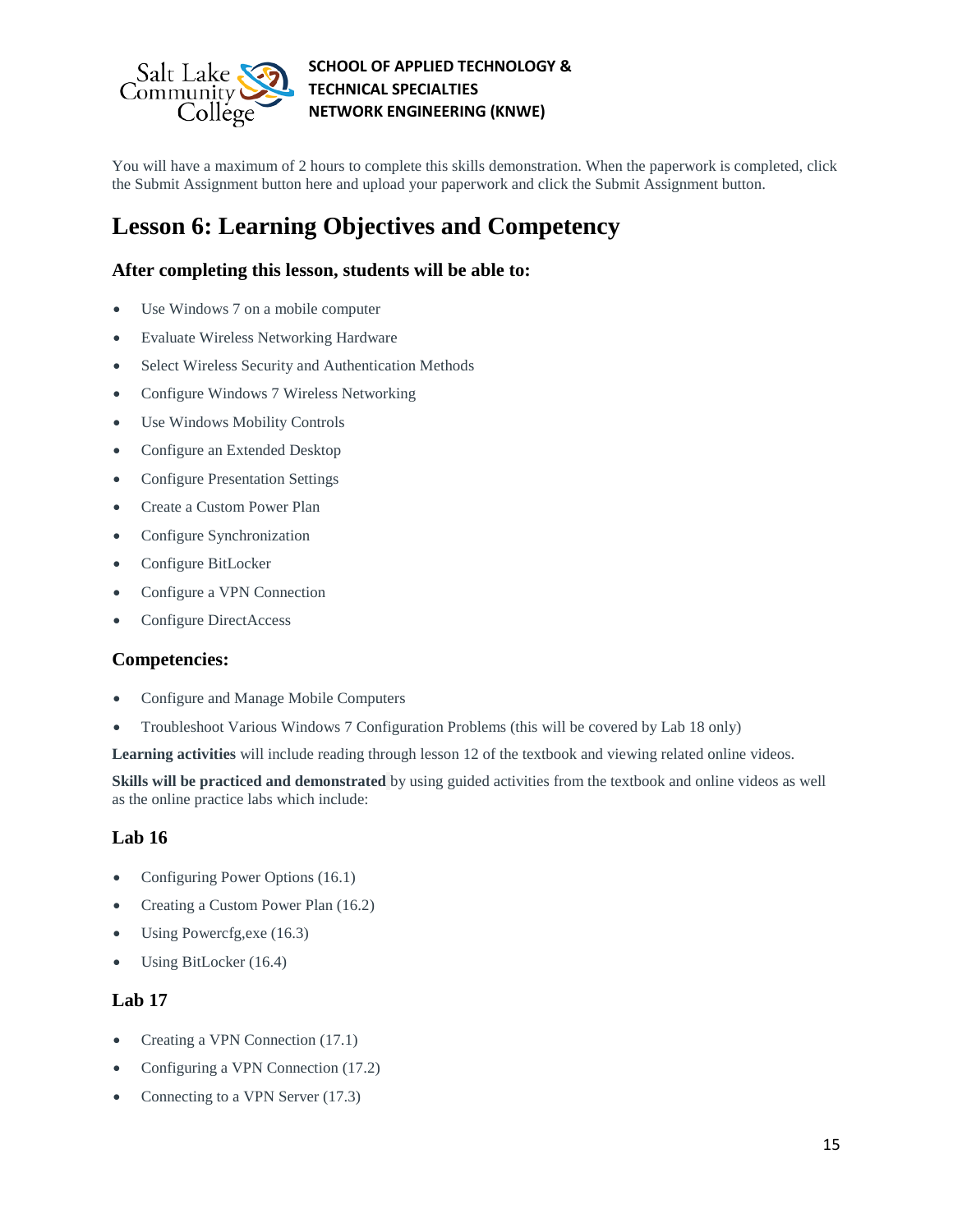

### **Lab 18 Troubleshooting Windows 7**

- Troubleshooting Network Connectivity (18.1)
- Troubleshooting Disk Access (18.2)
- Troubleshooting Shared Folders (18.3)
- Troubleshooting Logon Problems (18.4)

**To complete the lesson**, students will complete an assignment, a quiz, and a skills assessment.

T**he assignment** is to submit documentation that represents the online lab activities have successfully been completed.

**The quiz** will be open book and students must score 26 or higher to pass.

**The skills assessment** will require students to use live equipment in the classroom to demonstrate their ability to perform the following tasks:

### **Example of Recommended Time Utilization**

- Learning Activities: Approximately 5 hours practice, exploration, and memorization.
- MOAC Online Labs: Approximately 4 hours
- Quiz  $-2$  hours (time for multiple attempts)
- Skills Demonstration 2 hours

Students requiring more time than is defined for this lesson to master the competency and objectives should spend the time needed beyond their normal study schedule (i.e., Home Work) to achieve success!

### **Lesson 6: Learning Activities**

For this learning activity, read textbook lesson 12 Using Mobile Computers. Use the textbook and the following videos and follow along and practice on your own system as you learn to perform the following tasks:

- Use Windows 7 on a mobile computer
- Evaluate Wireless Networking Hardware
- Select Wireless Security and Authentication Methods
- Configure Windows 7 Wireless Networking
- Use Windows Mobility Controls
- Configure an Extended Desktop
- Configure Presentation Settings
- Create a Custom Power Plan
- Configure Synchronization
- Configure BitLocker
- Configure a VPN Connection
- Configure DirectAccess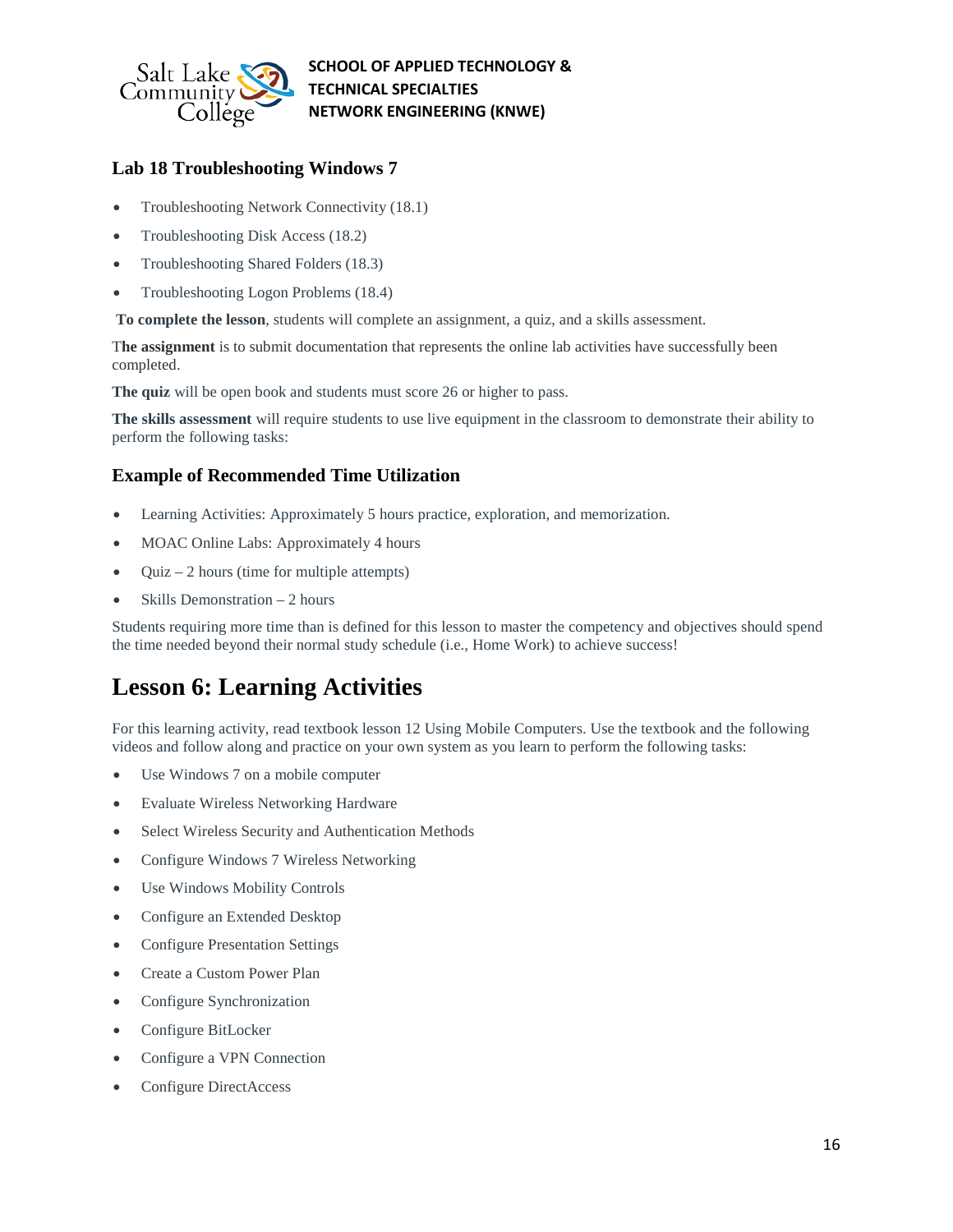

### **Remember to:**

- Take notes
- Practice implementing the skills presented in the book and videos
- Research using online resources to help fill knowledge gaps
- Ask your instructor questions to help fill knowledge gaps

Professor Messer - Windows 7 BitLocker and BitLocker To Go

<https://www.youtube.com/watch?v=gezG55IdxNg&index=30&list=PLFDB3092A28437EEE> (Links to an external [site.\)Links](https://www.youtube.com/watch?v=gezG55IdxNg&index=30&list=PLFDB3092A28437EEE) to an external site.

Professor Messer - Windows 7 DirectAccess

<https://www.youtube.com/watch?v=cFqFan9Inus&list=PLFDB3092A28437EEE&index=31> (Links to an external [site.\)Links](https://www.youtube.com/watch?v=cFqFan9Inus&list=PLFDB3092A28437EEE&index=31) to an external site.

Professor Messer - Configuring Windows 7 Mobility

[https://www.youtube.com/watch?v=0YMi47tg\\_RU&list=PLFDB3092A28437EEE&index=32](https://www.youtube.com/watch?v=0YMi47tg_RU&list=PLFDB3092A28437EEE&index=32) (Links to an external [site.\)Links](https://www.youtube.com/watch?v=0YMi47tg_RU&list=PLFDB3092A28437EEE&index=32) to an external site.

Professor Messer - Remote Connections Part 1

<https://www.youtube.com/watch?v=dy6xolsoalk&index=33&list=PLFDB3092A28437EEE> (Links to an external [site.\)Links](https://www.youtube.com/watch?v=dy6xolsoalk&index=33&list=PLFDB3092A28437EEE) to an external site.

Professor Messer - Windows 7 Remote Connections Part 2

<https://www.youtube.com/watch?v=aR7TtaUcDvE&list=PLFDB3092A28437EEE&index=34> (Links to an external [site.\)Links](https://www.youtube.com/watch?v=aR7TtaUcDvE&list=PLFDB3092A28437EEE&index=34) to an external site.

### **KNWE 0780 Lesson 6 Online Labs (Labs 16 and 17)**

Log into your MOAC Labs Online at [https://moac.microsoftlabsonline.comLinks](https://moac.microsoftlabsonline.com/) to an external site. and complete Labs 16 and 17.

Download and follow the instructions in the lab manual. Additionally, refer to the following worksheets [\(lab16.doc](https://slcc.instructure.com/courses/450696/files/67379681/download?verifier=ei7Lyu6YAmllpRsNjeDQFh6apfCxUUq09d4B8Ies&wrap=1) and [lab17.doc\)](https://slcc.instructure.com/courses/450696/files/67379689/download?verifier=VJ5YGO7rs39QgkWnrxcGACXYplsSiJ5zIJdjBEdC&wrap=1) and answer/complete all of the items and when complete, upload the worksheets here and click on the submit button. **Lab Challenges are optional.** As part of this lab, you will be completing the following exercises:

### **Lab 16**

- Configuring Power Options (16.1)
- Creating a Custom Power Plan (16.2)
- Using Powercfg, exe (16.3)
- Using BitLocker (16.4)

### **Lab 17**

- Creating a VPN Connection (17.1)
- Configuring a VPN Connection (17.2)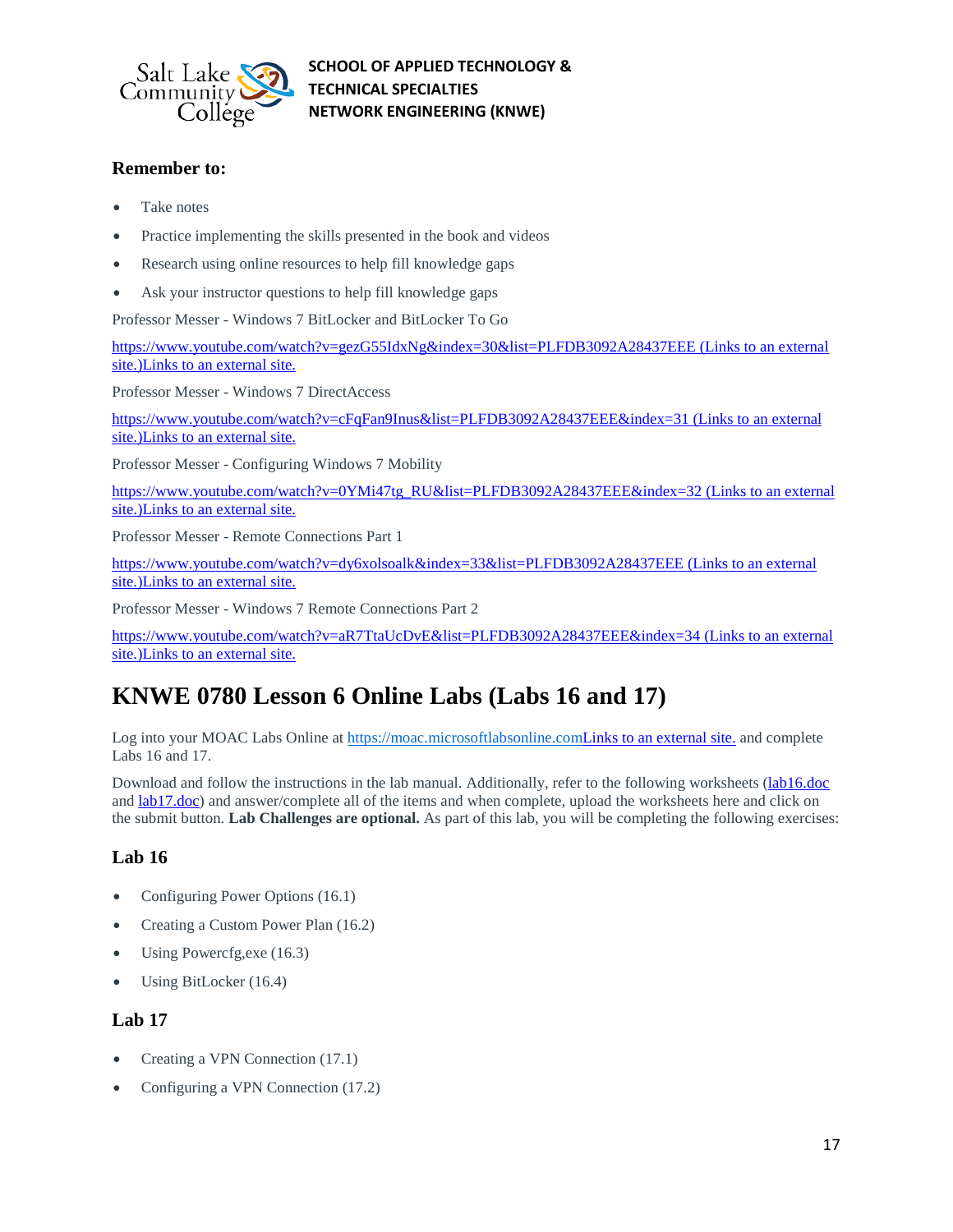

Connecting to a VPN Server (17.3)

Please let your instructor know if you have any questions or have any problems while you are going through this lab or submitting the assignment.

These types of assignments are graded as Complete or Incomplete (a score of 25 will indicate the assignment has been graded "Complete"). Comments to you returned by your instructor will indicate there is additional work to do to receive a grade of "Complete."

# **KNWE 0780 Lesson 6 Quiz**

### **Instructions**

This is an open-book quiz to test and build your knowledge and understanding of concepts covered in lesson 6. You may take this quiz as many times as you choose. Communicate with your instructor if there are terms or concepts you are finding it difficult to understand or remember!

### **Lessons 4-6 Practice Exam**

### **Instructions**

This is a ungraded practice exam. You may take it as many times as you wish. There are fill in the blank and short answer questions. This exam is not required.

### **KNWE 0780 Lessons 1-6 Closed Book Exam (Required)**

### **Instructions**

This exam must be taken in the TB 517 classroom or alternate as assigned by the instructor. A passing score of 48 of 60 (80%) is required. Students who do not pass on the first attempt may retake the exam a 2nd time on a day following their first attempt.

### **MTA Windows OS Fundamentals Exam**

**This exam is required for all students to take.** You are not required to achieve a passing score though. Your instructor will assist you in setting up this exam.

### *For Those Enrolling in KNWE 0642 As Their Next Course*

For those who will be going into the KNWE 0642 course next, we would like to make you aware of the required/recommended course materials for that course so you can purchase in time to have the materials available on the day you begin the class.

#### **The required materials for the KNWE 0642 and KNWE 0742 courses include the following:**

- 1. Software: TestOut Windows Server Pro: Install and Configure. The price at the SLCC South City campus bookstore is \$118.70 (price subject to change). The item may be purchased online at a discounted price. Please see your instructor for details.
- 2. Textbook: Mastering Windows Server 2012 R2 ISBN 978-1-118-28942-6. The price at the SLCC bookstore is \$60 (price subject to change) or it can be found online at a lesser cost. The book purchase is recommended for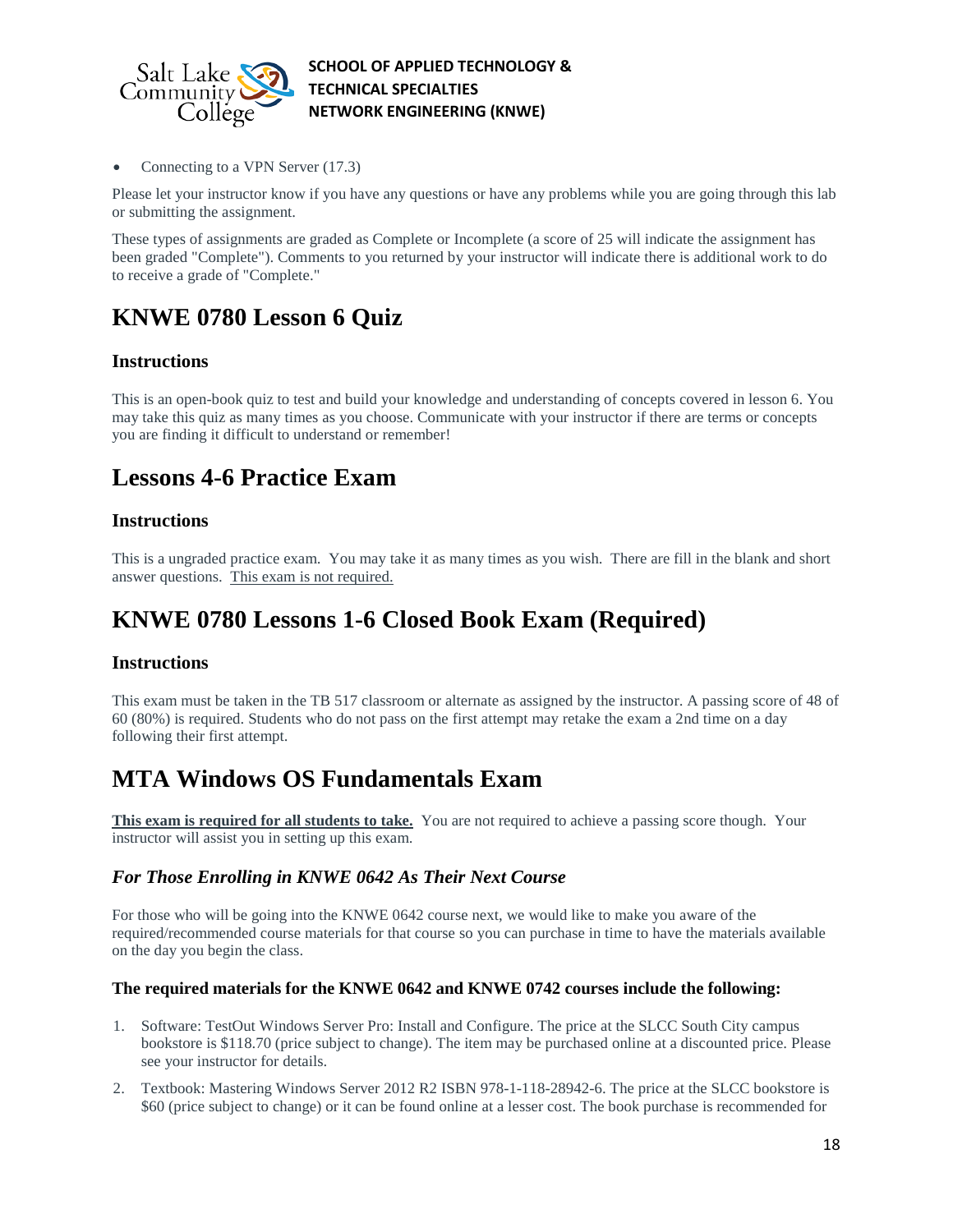

students to have as a permanent reference but it will also be available for students to read for free online at proquest.safaribooksonline.com.

#### **Additional details (copied from the KNWE 0642 course introductory information).**

#### **TestOut Purchase And Course Access**

Students will need to purchase the TestOut product entitled **TestOut Windows Server Pro: Install and Configure 70-410**

The activation code for this product can be purchased through the bookstore at the South City campus or students may purchase it for a reduced cost online. To purchase online, go to [www.testout.com](http://www.testout.com/) (Links to an external [site.\)Links](http://www.testout.com/) to an external site. and enter promotion code 14-232TA at the bottom right of the page. Select the item to purchase and add it to the shopping cart and proceed through checkout. When prompted, enter the school name of Salt Lake Community College – School of Applied Technology.

Once you have purchased the activation code, go to [www.TestOut.com](http://www.testout.com/) (Links to an external site.)Links to an [external](http://www.testout.com/) site. and register and enter the code. You should then select the KNWE 0642 + 0742 class with Steven Fogg as the instructor (this applies for all SAT students whether or not Steven is your actual classroom instructor).

#### **Troubleshooting**

When new students purchase a TestOut course and create their LabSim account, students will want to associate their LabSim account with Salt Lake Community College - School of Applied Technology and not Salt Lake Community College. Otherwise they will not see Steven Fogg listed as a Teacher or see the class.

If a student purchases a TestOut license from the SLCC Bookstore they may automatically be associated with Salt Lake Community College in LabSim as that has been the default. To check this status, students can go to My Account – Account Information and they will see the Campus listed. If they need to change the school, they simply click on "Join a different campus" from this screen and search for Salt Lake Community College - School of Applied Technology.

#### **Safari Books Online - Online Textbook Access**

For KNWE 0642 and 0742, we will be referring to the following textbook: Mastering Windows Server 2012 R2 by Mark Minasi ISBN-10: 1118289420.

When students are on campus, the book is available for free online reading at proquest.safaribooksonline.com. For off campus reading, students will need to log into allaccess.slcc.edu, click on the + to Add Your Favorite Apps and and select Safari Books Online from the Library E-books link.

Once on the Safari Books Online site, a search for Mastering Windows Server 2012 R2 should result in the book being at the top of the search results. Click on the link of the book and begin reading.

#### **Microsoft Exam 70-680 Windows 7 Configuration (Recommended)**

The Microsoft 70-680 exam is a rigorous exam (do not take this exam lightly!) that will validate your ability to configure and support Windows 7.

### **Before taking the exam:**

1. Request the MeasureUp practice exam software from your instructor. It is recommended to start in Custom Exam mode and focus on one specific topic at a time until you have it mastered.